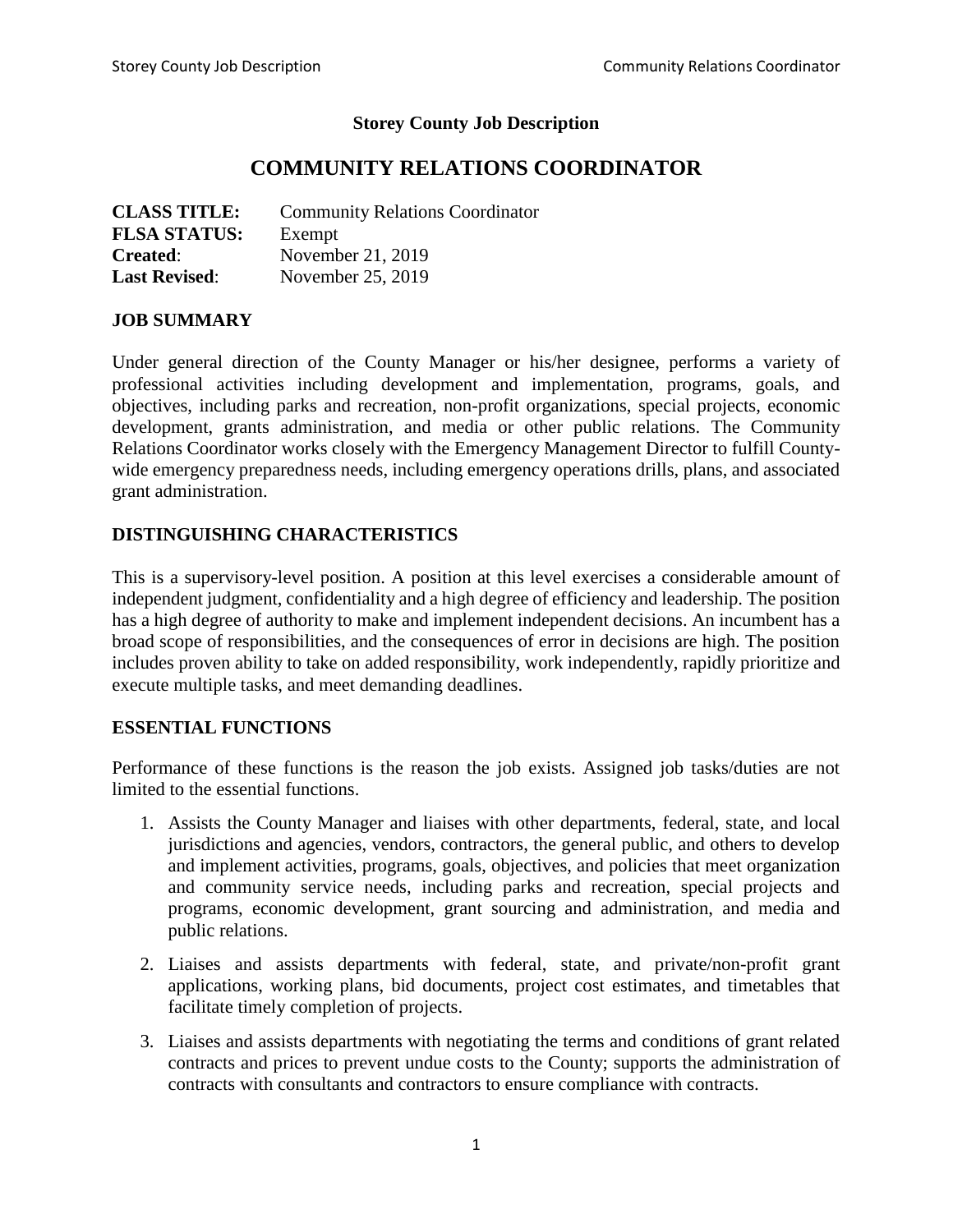- 4. Manages information related to programs, methods, budgets, staffing, organization, capital needs, and proposals related to community services functions; formulates and presents complex technical reports and recommendations to the County Manager, County Commission, federal, state, and local agencies, members of the public, and stakeholders.
- 5. Facilitates and provides for safe and livable neighborhoods and communities by: enhancing networks that sustain partnerships; providing meaningful forums for citizen participation; organizing and developing grass-roots community organization; promoting volunteerism; creating community recognition awards; hosting local events; supporting existing and new community safety efforts; taking proactive measures to prevent incidents that lead to community problems; enhancing County customer services and response time benchmarks; and prioritizing and investing time for parks and community assets as needed.
- 6. Reviews proposed State legislation for possible fiscal, legal, and other impacts with regard to the community services functions; provides comments and recommendations regarding the County's position on such legislative bills.
- 7. Develops cost estimates, budgets, and progress schedules associated with various programs and projects; provides estimates and justification for financial, staffing, facilities, and equipment requirements related to needs and available resources; controls expenditures.
- 8. Prepares complex reports and graphical representations; presents findings and recommendations to the County Manager, governing bodies, agencies, and the public.
- 9. Attends public functions; liaises with elected officials and bodies; may represent the county on a variety of boards, commissions, and committees.
- 10. Sources grants and other funding opportunities and proposes recommendations to the County and departments for new funding sources in accord with needs assessments, program evaluations, and County goals and objectives.
- 11. Researches, monitors, and coordinates fiscal compliance of departments with grants; develops, monitors, and maintains grant project tracking systems to ensure timely preparation of grant applications and implementation of grant requirements; maintains files and records related to County grant program activities; prepares financial, statistical, operational and performance reports for compliance with grant requirements.
- 12. Responsible for the application and funding requests on behalf of the County; manages the grant and loan award processes; manages the execution of grant and loan contracts, payments, reports, records, and related documents.
- 13. Develops and communicates compliance directives related to funding sources; initiates monitoring activities; conducts needs assessments, investigates and resolves operational and compliance problems to include corrective action responses to monitoring audits.
- 14. Acts as liaison with federal and state regulatory agencies and participates in interjurisdictional and non-profit organization activities to develop regional strategies related to areas of responsibility; Coordinates with other departments and organizations to plan, organize, and administer County recreation programs, including recreation and facilities improvements at Highlands, Lockwood, and Mark Twain Parks and the Lockwood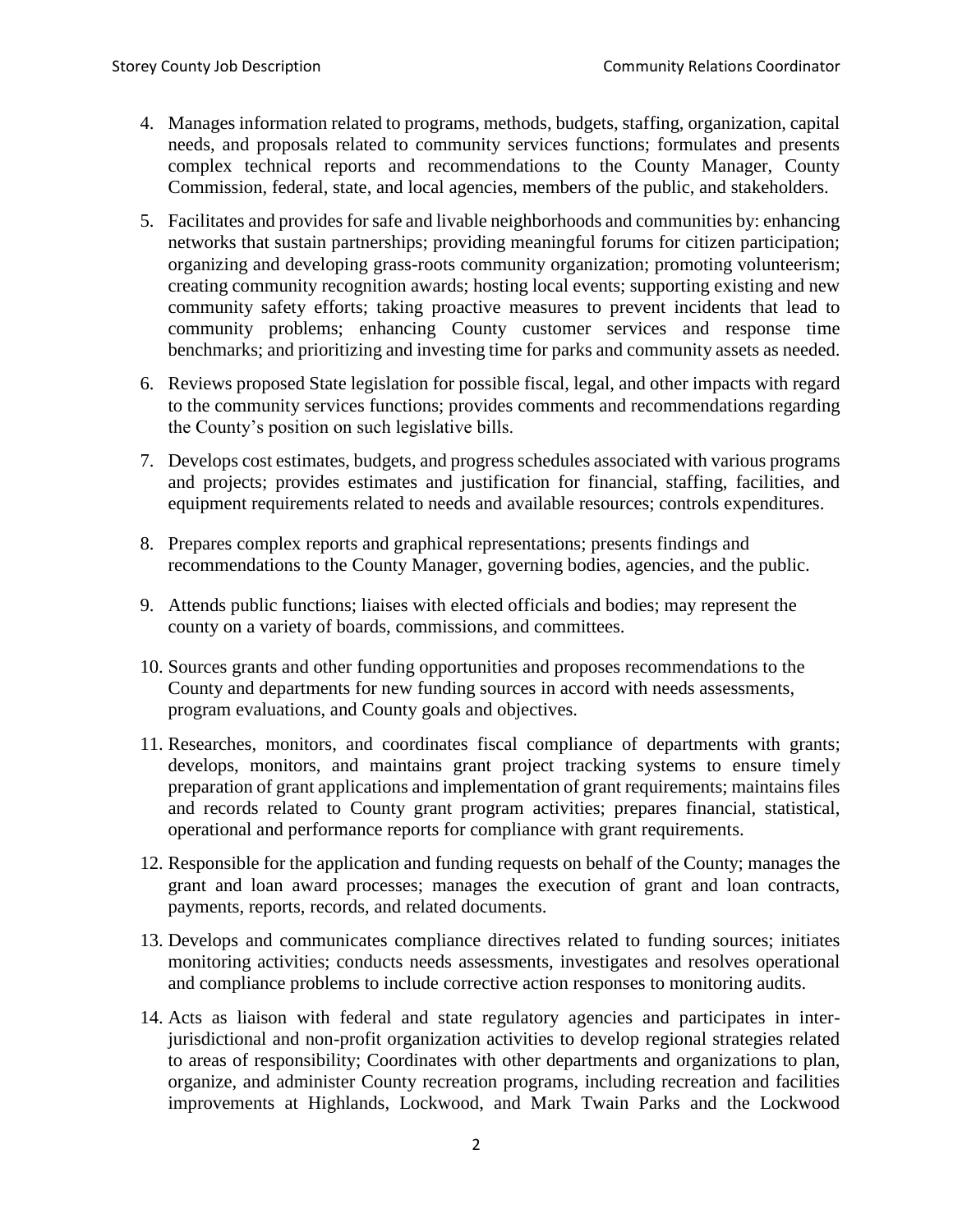Community Garden; liaises with and provides assistance to the directors of Public Works and Tourism for uses at Miner's Park.

- 15. Attends and participates in project-related community activities and professional conferences and meetings dealing with community services projects or emergency management.
- 16. Represents the County in the court of law; testifies on matters pertaining to community services functions and other related matters.
- 17. Liaises and coordinates with departments and County public/media relations to communicate the vision, mission, strategies, plans, and expectations of the County; assists in coordinating and disseminating information during emergencies and critical incidents; investigates and responds to complex inquires, statements, and complaints; directs inquiries, statements, and complaints.
- 18. Conducts task and needs analysis, builds curriculum and delivers training to county staff, the public, private groups, and other agencies regarding exercise/emergency procedures, various responses to natural and man-made disasters and the Incident Command System and National Incident Management System.
- 19. Coordinates with Emergency Management and in accordance with the Homeland Security Exercise and Evaluation Program (HSEEP), plans, develops, and assists with tabletop, functional, and full-scale emergency response exercises; maintains and updates information and records related to emergency response exercise development; evaluates emergency response exercises and make recommendations for improved processes; may draft after-action reports to provide historical data, training, and other related information to other jurisdictions and groups
- 20. Under direction of the Emergency Management Director, assists in the creation and maintenance of a comprehensive, annual emergency preparedness, response and recovery exercise and training program, and all emergency response plans in accordance with federal, state and local guidance. May conduct post incident analysis to utilize lessons learned from real world emergencies or exercises.
- 21. Prepares, administers and manages a variety of budgets including various community services budgets, emergency management budget and/or emergency response exercise budget; calculates, monitors, and tracks emergency response exercise expenditures; researches new grant opportunities and assists with grant project management and administration.
- 22. During emergencies responds to call-out in emergencies, other than normal working hours, as needed. For example, may respond to and actively participate in all-hazard Incident Command Systems (ICS); may provide assistance in the integration of facilities, equipment, personnel, procedures, and communications operating within a common organization ICS structure; may assist in coordinating responses among various jurisdictions and functional agencies, both public and private; and may assist in establishing common processes for planning and managing resources in the ICS; may assist departments on their emergency management and ICS plans.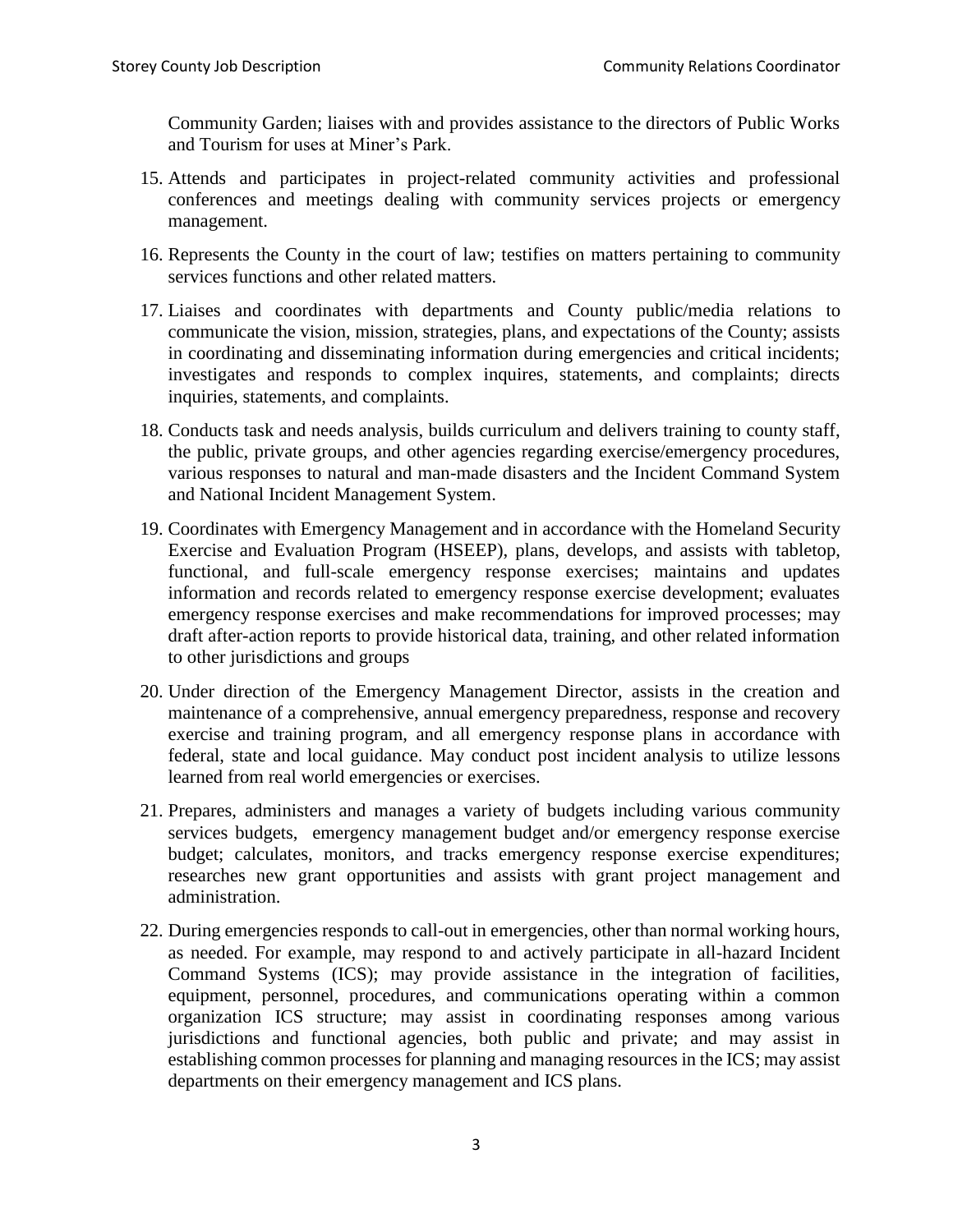### **SECONDARY FUNCTIONS**

The duties listed below are duties which may be performed on an occasional basis as needed during times of emergencies.

- 1. May serve as a public information officer.
- 2. May testify or lobby in the legislature.

## **QUALIFICATIONS:**

## *Knowledge of:*

- Accounting, budget management, file and office management, data collection, grant administration, and report writing.
- Modern office equipment and software, including computers, word processing, spreadsheets, graphic presentation, and mapping.
- Community Services programs, policies, and operational needs; principles and practices of community services program development and administration; basic principles and practices of municipal budget preparation and administration; and principles of confidential information, file management, and record keeping.
- Management of grants and payment management systems; principles and applications of program planning and evaluation; Federal and state grant application and management processes; sound fiscal administration of grants.
- Business and management principles involved in strategic planning, resource allocation, and coordination of people and resources.
- Structure and content of the English language including the meaning and spelling of words, rules of composition, and grammar.
- State and federal prevailing wage regulations.
- Codes and regulations, court procedures, precedents, government regulations, executive orders, agency rules, and the democratic political process.
- Policies, procedures, and strategies to promote effective local, state, or national security and emergency management operations for the protection of people, data, property, and institutions.
- Objectives, policies and regulations pertaining to security and emergency preparedness programs for the county; elements involved in the development of emergency response plans.

## *Skill to:*

- Identify complex problems and review related information to develop and evaluate options and implement solutions.
- Consider the relative costs and benefits of potential actions to choose the most appropriate one.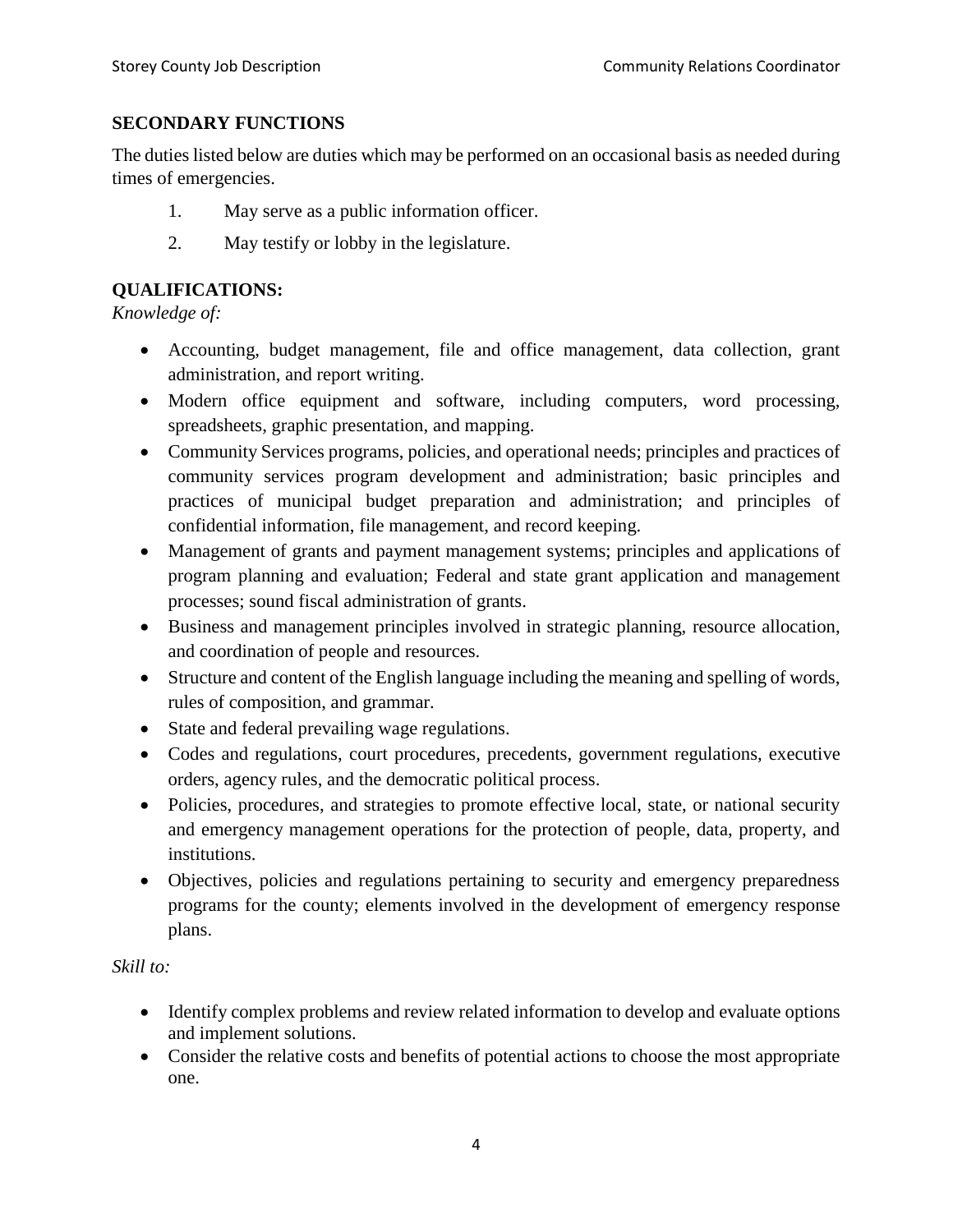- Communicate information effectively verbally and in writing as appropriate for the needs of the audience.
- Use logic and reasoning to identify the strengths and weaknesses of alternative solutions, conclusions or approaches to problems.
- Write grants and research new funding sources; negotiate with financial institutions and funding sources; manage complex information through strong analytical skills and problem solving.
- Effectively administer projects and operations consistent with County policies and goals; work effectively under the pressure of deadlines, conflicting demands, and emergencies; work effectively with County staff, members of elected and appointed bodies, and members of the general public; establish and maintain effective working relationships with all levels of County employees; gain cooperation through discussion and persuasion; collect, interpret and evaluate narrative and statistical data pertaining to policy, fiscal, and County operational matters.
- Analyze policies, regulations, projects, activities, and methods; implement programs consistent with regulations and County policies and goals; understand, interpret, and apply policies and regulations; present findings, recommendations, and policies to individuals and groups in an understandable and persuasive manner; gather and analyze a variety of data and prepare appropriate reports; and communicate clearly and concisely orally and inwriting.
- Understand and assist in the implementation and creation of policies, procedures, and strategies to promote effective local operations for the safety and protection of people, data, property, and institutions.
- Independently carry out an assortment of special and ongoing projects; research, write, secure, and administer state and federal grants.
- Interpret, apply, explain, and enforce applicable local, state and federal regulations, policies, procedures, and programs; analyze problems, identify alternative solutions, project consequences of proposed actions, recommend or approve best options, and ensure implementation of approved solutions in support of goals; facilitate discussions and mediate conflicts.
- Continue education and training to remain current on latest policies and practices.

## **LICENSING, EDUCATION & OTHER REQUIREMENTS**

- 1. Any combination of training, education, and experience that would provide the required knowledge and abilities. A typical way to gain the required knowledge and ability is:
	- a. High school diploma or equivalent; and
	- b. At least two years of professional experience in business administration, management, emergency management, grant administration or management, neighborhood services, or field related to essential functions of the position; or
	- c. Combination of experience and education.
- 2. Associate's Degree or higher in public administration, business, management, grant administration, planning, public relations, communications, or field related to any essential function of the position; is preferred.
- 3. Possess and maintain a valid Nevada Driver's License.
- 4. Pass a criminal background investigation.